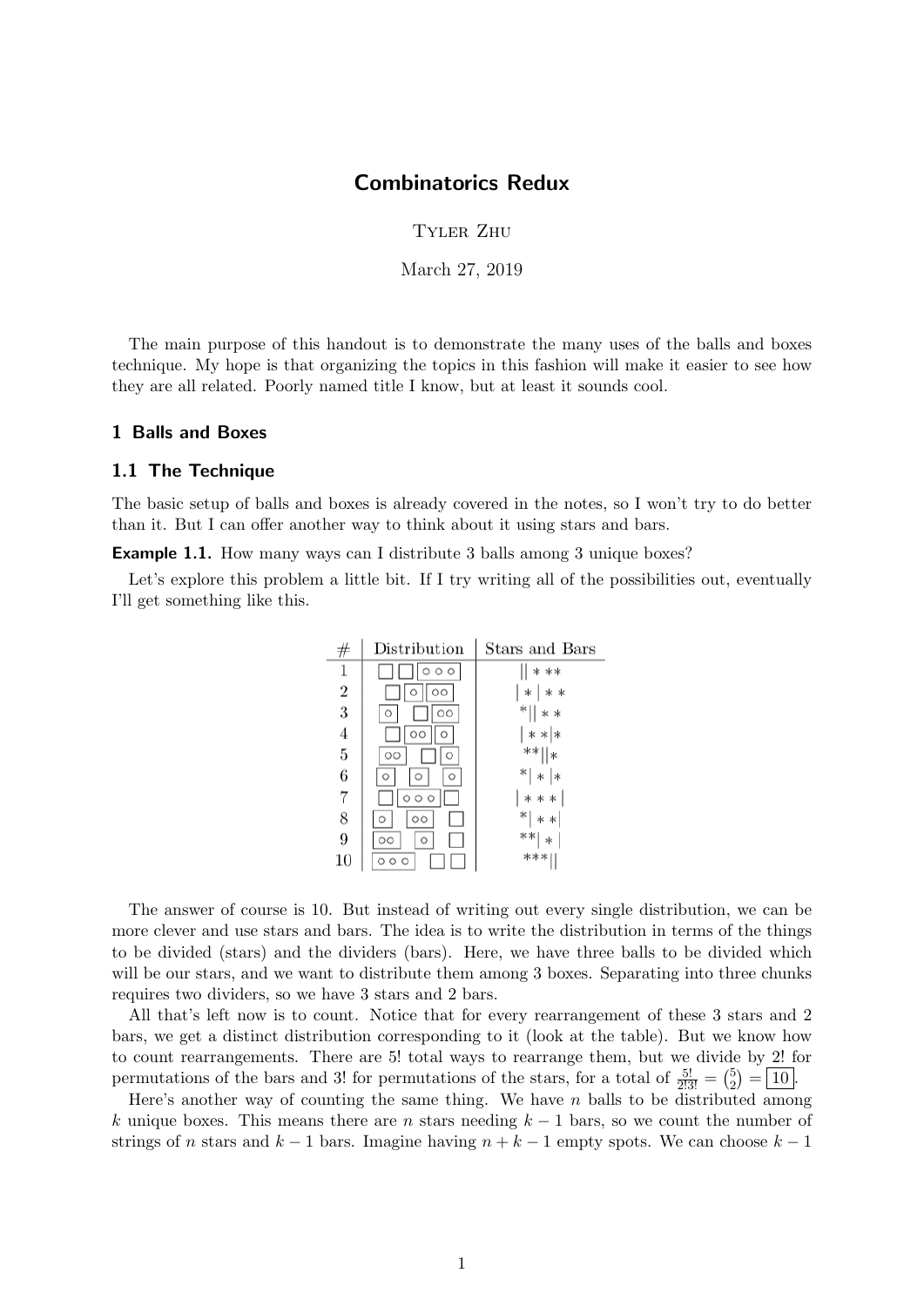spots to be bars and let the rest be stars, which amounts to  $\binom{n+k-1}{k-1}$  $\binom{+k-1}{k-1} = \binom{n+k-1}{n}$  $\binom{k-1}{n}$  $\binom{k-1}{n}$  $\binom{k-1}{n}$ <sup>1</sup> such strings, and hence distributions.

While balls and boxes is named after this situation, it can occur in many different fashions; here are just a few of them.

**Problem 1.** What is the number of nonnegative solutions to  $x_1 + x_2 + \cdots + x_5 = 10$ ?

**Problem 2.** If I have ten pencils, how many ways can I hand them out to five kids?

**Problem 3.** How many numbers in between 0 and 99999 have digits that sum to 10?

In fact, all of these problems have the same answer,  $\binom{14}{4}$  $\binom{14}{4}$ . This shows that how you interpret the problem and set up your method of counting can often be the only hard part of the problem.

#### 1.2 Variations

The three problems I just showed all have a common theme: we have things to distribute into categories, and each category could have no items given to it. That's the most typical situation. Now let's look at some common variations on it.

Problem 4. Steph has 10 balls to give out to 5 kids, but he doesn't want to make any of them sad so he wants every kid to get at least one. How many ways can he hand them out?

Here we have a nonzero restriction. I'll present one way of tackling it here, and present the other one in Section [2.](#page-2-0)

Solution. As usual, we have 10 stars and  $5 - 1 = 4$  bars. This time, imagine having a gap between every two stars as pictured:

∗ ∗ ∗ ∗ ∗ ∗ ∗ ∗ ∗ ∗

If we pick a different gap to put each bar in, then we can guarantee each chunk will have a star in it. For example, one way to put bars in is

$$
*{\_}{*}{|*|}*
$$

which would correspond to giving the kids 2, 3, 1, 2, 2 balls respectively. We have  $10 - 1 = 9$ gaps, and we need to choose 4 to put the bars in, which gives  $\binom{9}{4}$  $_{4}^{9}$  =  $\boxed{126}$ .  $\Box$ 

There's also another common variation, which is having transformed variables like even or odd amounts, or "greater than 1" conditions. These can usually be taken care of with a simple change of variables.

**Problem 5** (Fa16 MT2). How many combinations of even natural numbers (including zero)  $(x_1, x_2, x_3, x_4)$  are there such that  $x_1 + x_2 + x_3 + x_4 = 20$ ?

Solution. We know that even numbers are of the form  $2k$ , so if we divide through our equation by 2, we'll get  $x'_1 + x'_2 + x'_3 + x'_4 = 10$  where the  $(x'_1, x'_2, x'_3, x'_4)$  are just plain natural numbers without restrictions. For every solution of this form, we can get a solution in our desired form of  $(x_1, x_2, x_3, x_4)$  by multiplying by 2 (in other words, the two types of solutions are in bijection). Hence, using balls and boxes on our new equation gives  $\binom{10+4-1}{4-1}$  $\binom{1+4-1}{4-1} = \binom{13}{3}$  $\binom{13}{3}$ .

There's a final variation which isn't as common, but it's tricky and elegant enough that I felt like should be included. It has to do with multiple instances of balls and boxes.

<span id="page-1-1"></span>**Problem 6.** How many ways can I hand out up to 8 identical midterms to 5 students?

<span id="page-1-0"></span><sup>&</sup>lt;sup>1</sup>We used  $\binom{n}{k} = \binom{n}{n-k}$  here. Why is this true? Prove it combinatorially.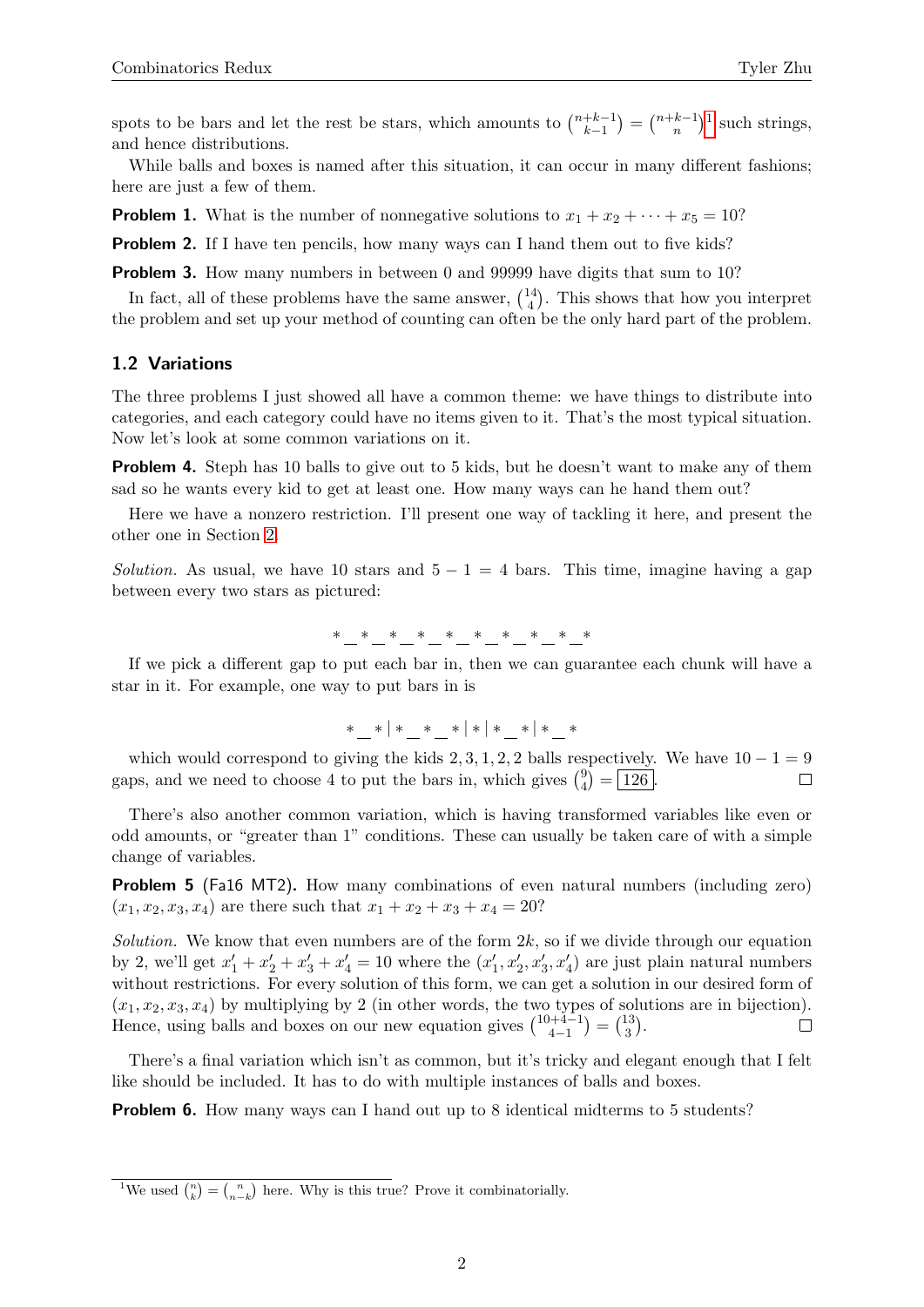Solution. Suppose I choose to hand out k midterms, where  $0 \le k \le 8$ . Then this is just standard stars and bars, where I have k stars to be split by 4 bars for a total of  $\binom{k+4}{4}$  $\binom{+4}{4}$ . Now I just sum

this over k and get  $\sum$ 8  $k=0$  $(k+4)$ 4 which is... um... yeah how do you evaluate this?

Let's think of a smarter way to do this. Notice that no matter how many midterms I hand out, I'm left with the remaining  $8 - k$  midterms. This means we can think of it as another distribution problem, but distributing the 8 midterms to 6 people; the 5 students and myself. Solving this reformulation, we have 8 stars to be split by 5 bars for a total of  $\binom{8+5}{5}$  $\binom{+5}{5} = \binom{13}{5}$  $_{5}^{13}$ .  $\Box$ 

I should mention that you can use the previous technique to prove the well-known Hockeystick Identity; this is one of the exercises.

#### <span id="page-2-0"></span>2 Dealing with Constraints

The final (kind of annoying) variation of balls and boxes is when the boxes have a restriction on the number of balls. The idea here is to figure out a smart way of counting the constraints, either by dealing some balls out in advance to certain boxes and/or by counting the bad cases and subtracting them.

I'll first illustrate the technique on a problem we've already seen.

**Example 2.1.** Steph has 10 balls to give out to 5 kids, but he doesn't want to make any of them sad so he wants every kid to get at least one. How many ways can he hand them out?

Solution. To make the kids happy, he first gives out a ball to each kid, so that they are all already satisfied. This reduces the problem to distributing  $10 - 5 = 5$  balls to five kids without any constraints, which is our classic balls and boxes. This gives  $\binom{5+5-1}{5-1}$  $\binom{+5-1}{5-1} = \binom{9}{4}$  $_{4}^{9}$  $=$   $\boxed{126}$ .  $\Box$ 

Seem familiar? We did a similar thing before to deal with awkward restrictions on the number of balls. However, we will now use this to account for overlapping events. Here's a simple example.

Example 2.2. How many ways can we distribute 8 balls among 4 distinguishable boxes if the first box can contain at most 5 balls?

*Solution*. If there was no restriction, then the total would be  $\binom{8+4-1}{4-1}$  $\binom{+4-1}{4-1} = \binom{11}{3}$  $\binom{11}{3}$ . But this includes the ases where the first box contains 6 or more balls, which are illegal. So let's do the same trick and set aside 6 balls for the first box. Now we're distributing 2 balls among 4 boxes, which gives  $\binom{2+4-1}{4-1}$  $\binom{+4-1}{4-1} = \binom{5}{3}$  $\frac{5}{3}$ . Subtracting these bad cases from our total leaves us with  $\binom{11}{3}$  $\binom{11}{3} - \binom{5}{3}$  $\binom{5}{3}$  .  $\Box$ 

Here's another problem with the same idea, but a little trickier.

**Problem 7** (Sp16 MT2). How many ways are there to split up n dollars among r friends where each friend gets at least 1 dollar and no friend gets more than half of the dollars. (You may assume that *n* is even and  $r \geq 3$ .)

*Solution.* First, if there was no restriction, then our total would just be  $\binom{n-1}{r-1}$  $_{r-1}^{n-1}$ ). What are the bad cases here? When any person has more than  $\frac{n}{2}$  dollars. So if we set aside  $\frac{n}{2}$  dollars to someone, then after distributing, they will be guaranteed to have over  $\frac{n}{2}$  dollars. In fact, only that person has a chance of getting more than half, since we won't have enough dollars to give someone else more than half afterwards (this is why  $r \geq 3$  is helpful).

The number of ways to distribute this way is  $\left(\frac{\vec{r}}{r-1}\right)$ , but there's r choices for the person to  $\binom{n-1}{r-1} - r \left( \frac{\frac{n}{2} - 1}{r-1} \right).$ give  $\frac{n}{2}$  dollars to. Overall, our answer then is  $\binom{n-1}{r-1}$  $\Box$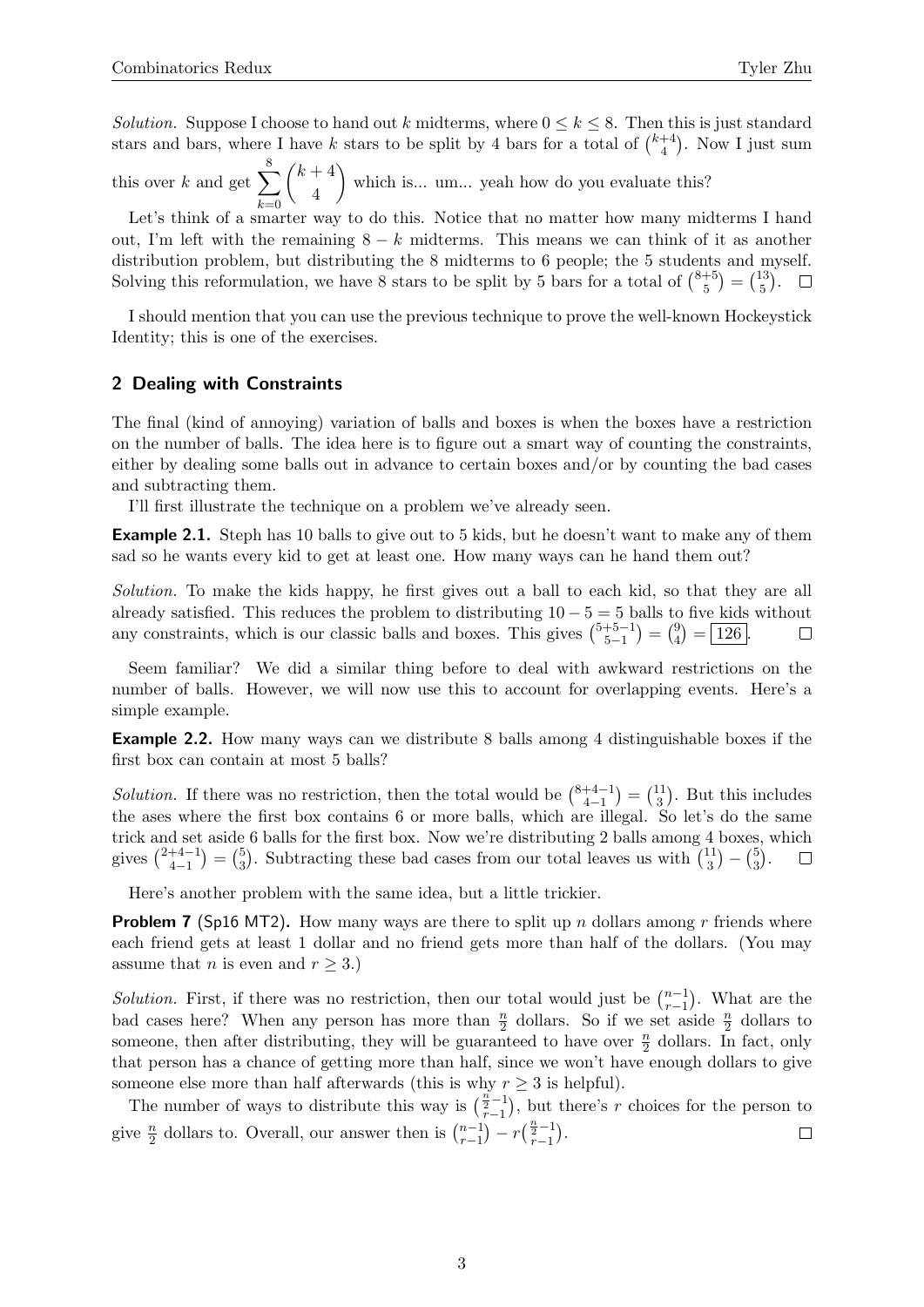### 3 Summary

In summary, when you do balls and boxes problems, be aware of the following details:

- Are the balls unique or not? If so, we don't need to use balls and boxes.
- Is each box getting at least one ball, or can some of them have none?
- Do the variables have some condition like even or greater than 0 that we can get rid of easily? (i.e. by dividing by 2 or subtracting by 1)
- Are there restrictions on the number of balls in each box? If so, we will need to count the bad cases, and maybe appeal to the Principle of Inclusion-Exclusion (see Ex. 4.8).

In particular, the last case is always dealt with by looking at the restrictions and satisfying them to reduce the problem to another simple case of balls and boxes.

#### 4 Exercises

**Exercise 4.1.** How many ways can I distribute k unique balls among n unique boxes?

Exercise 4.2 (Fa15 MT2). How many ways are there to split up 10 dollars among Bob, Alice and Eve?

Exercise 4.3 (CSM18). How many ways are there to arrange the letters of the word SUPERMAN such that SUPER occurs as a subsequence (S U P E R appear in that order, but not necessarily next to each other) ...

- (a) on a straight line?
- (b) on a circle?

**Exercise 4.4** (Classic). Answer in terms of  $N$  and  $n$ .

- (a) How many nonnegative integer solutions are there to  $x_1 + x_2 + \cdots + x_n = N$ ?
- (b) What if the  $x_i$  have to be positive?
- (c) What if the = sign is changed to a  $\leq$ ?
- (d) What if the = sign is changed to a  $\leq$  and the  $x_i$  are positive?

**Exercise 4.5** (Hockeystick). Prove that  $\sum_{n=1}^{n}$  $i=r$  $\int i$ r  $\binom{n+1}{r+1}$  with a combinatorial argument.

**Exercise 4.6** (Sp18 MT2). For a prime p, and  $d < p$ , how many polynomials in  $GF(p)$  (modulo arithmetic modulo p) of degree d are there with exactly d roots? (Here, we assume  $(x-2)^2$  has two roots at  $x = 2$ .)

Exercise 4.7 (Fa14 Final). How many numbers are there from 0 to 999999 whose digits sum to 9? Sum to 19?

Exercise 4.8 (Fa18 MT2 Review). If a bin has at least 5 balls in a bin, the 5 balls will fall out and not be counted (e.g., 6 balls in a bin is the same as 1). Compute the number of ways to distribute 7 indistinguishable balls among 4 bins.

Exercise 4.9 (Hard). I have 5 magical hats that can each fit up to 4 equally magical rabbits. How many ways can I distribute 8 magical rabbits among my hats? Some of the hats could be empty.

**Exercise 4.10** (AMC). When  $(a + b + c + d + 1)^N$  is expanded and like terms are combined, the resulting expression contains exactly 1001 terms that include all four variables  $a, b, c$ , and d, each to some positive power. What is  $N$ ?